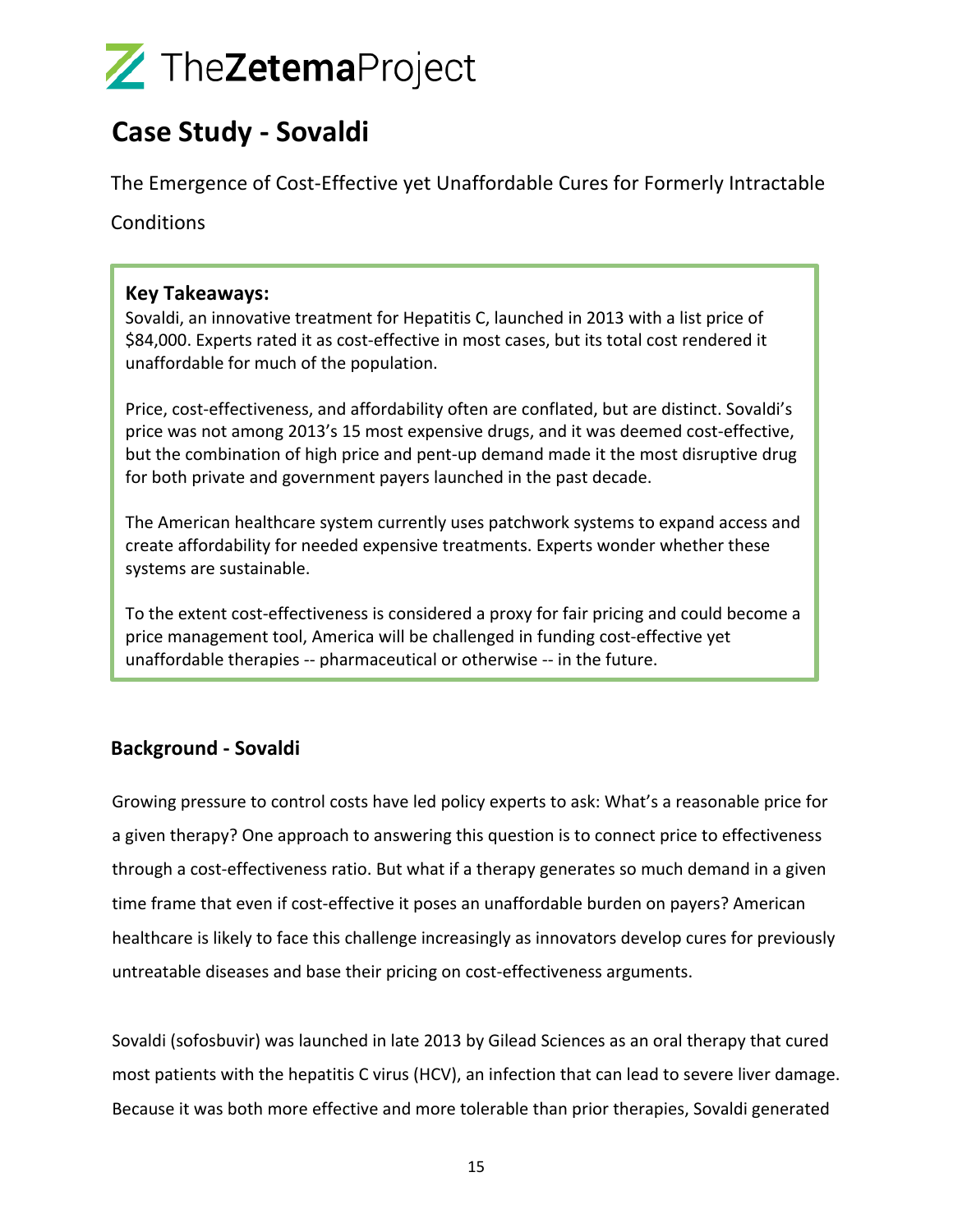tremendous demand from both newly diagnosed and previously treated patients. However, this demand, coupled with a price tag of \$84,000 for a course of therapy, strained payer budgets to an unprecedented degree.

Several sets of researchers determined Sovaldi to be cost-effective for many or most patients. This was little comfort to payers. More helpful was the advent of competition, starting in 2014 with similar therapies and continuing since then with superior ones. Sovaldi's sales peaked at \$19.1 billion in 2015 and will fall to less than \$4 billion in 2018 due to 1) successful cure of the majority of Americans diagnosed with hepatitis C, 2) price discounts due to increased competition, and 3) preference of providers and payers for newer treatments.

Sovaldi no longer poses a major financial challenge to the healthcare system but represents a harbinger of difficult decisions to come. Expensive therapies are continually being introduced, and some will be powerful cures for widespread conditions. Cost-effectiveness analysis (CEA) is a leading approach to help find a fair price for such therapies, but doesn't guarantee affordability. Cures can present a particular dilemma, since they might be quite cost-effective when considered over time but can't work within annual budgets. How should the healthcare system think about and manage cost-effective, unaffordable medical miracles?

#### **Sovaldi: A High-Priced, Cost-Effective, Unaffordable Cure**

Gilead knew that it had a blockbuster on its hands during its planning for Sovaldi's launch. The hepatitis C market was ripe for an effective treatment, since existing approaches didn't fully eliminate the disease in most patients and had significant side effects and drug-drug interactions. These drawbacks caused many patients to stop therapy, regardless of health consequences, increasing the patient pool nearly fourfold once Sovaldi launched.

Sovaldi's price -- \$1,000 per pill, or \$84,000 for a standard 12-week course of therapy – was eye-popping, but not unique. In fact, it barely made the list of the 20 most expensive drugs for 2013, coming in at #19. At the top of the list that year was Soliris, coming in at \$537,000. The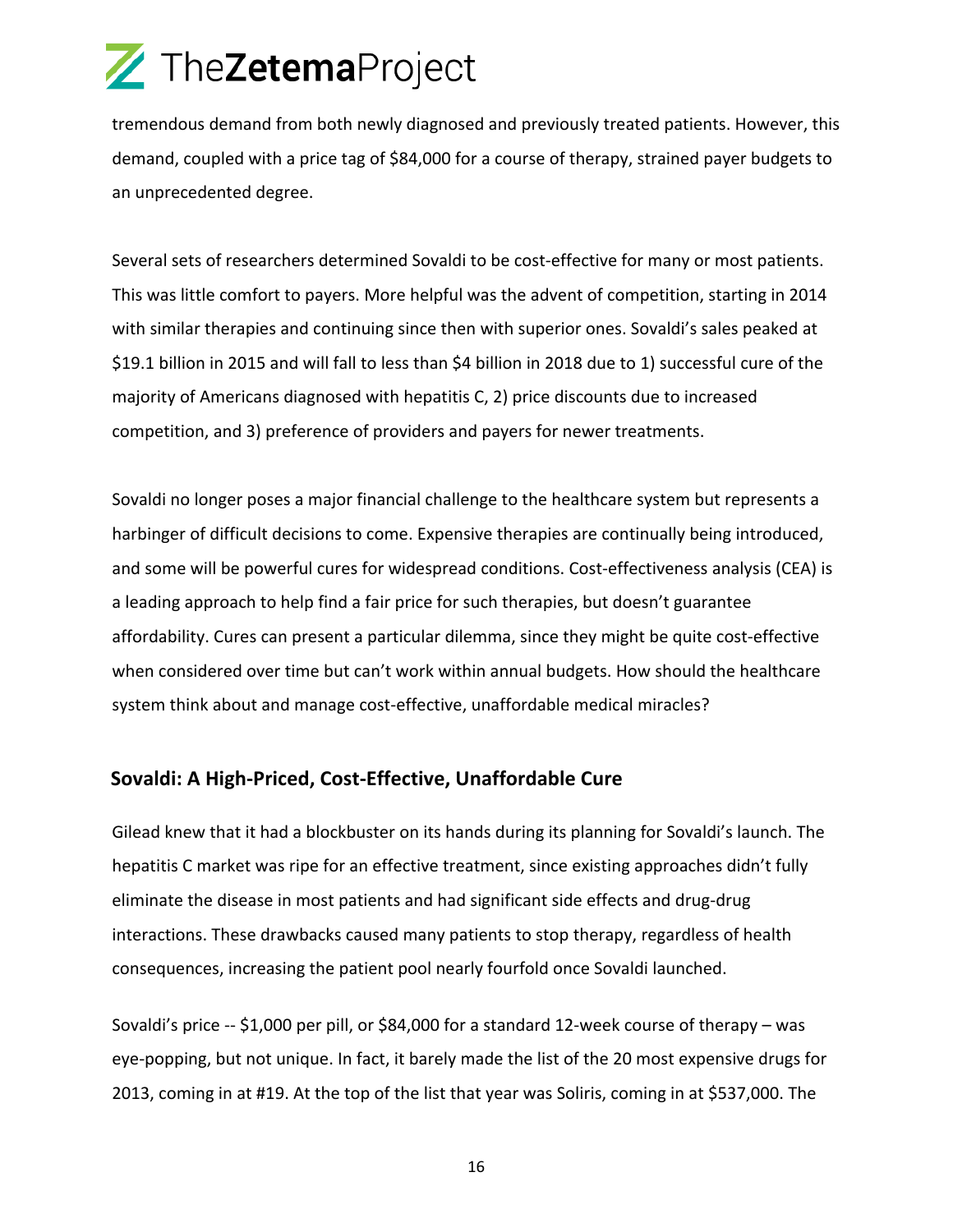10<sup>th</sup> most expensive drug that year was Revlimid, at \$128,166. However, most of the drugs on the top 20 list that year were targeted at patient populations of fewer than 200,000. Thus their aggregate costs tended to be small, and any given payer would have relatively few patients receiving the drug. Sovaldi had both a high price and a large patient population hungry for an effective and tolerable new treatment – a recipe for an affordability crisis.

"We priced the product at exactly the same as the existing standard of care, which worked about 50% of the time, and are providing a benefit that, based on real world experience, works about 95% of the time. From our perspective, it was a very good value. What happened was a failure to understand exactly how many people were direly ill and had come into care. That is, there were hundreds of thousands of people who needed this immediately. The surge into the system was very large, and that created a lot of anxiety around the payers and of course created an outcry against us for having mispriced the product."

- Gilead Sciences CEO John Milligan, December 2016

Gilead considered prices for Sovaldi ranging from \$50,000 (which it thought would be acceptable but would leave money on the table that investors should capture) to \$170,000 (which the company thought would be fair but would provoke an unacceptable public outcry – which occurred anyway.) Gilead President John Milligan claimed that "We priced the product at exactly the same as the existing standard of care, which worked about 50% of the time, and are providing a benefit that, based on real world experience, works about 98% of the time. From our perspective, it was a very good value." The company pointed out that \$84,000 is a bargain compared with an estimated \$270,000 for living with chronic liver disease for 10 years. Yet a given payer may find it easier to spend \$27,000 every year than

\$84,000 in one year – particularly when pent-up demand causes previously diagnosed patients to seek therapy all at once. The company also noted that Sovaldi routinely would prevent the need for a liver transplant, which average \$570,000.

Gilead's arguments implied that Sovaldi was a cost-effective therapy. Cost-effectiveness analysis is a widely used approach to determine the value of a therapy. Several countries, such as Great Britain and Australia, require evidence of cost-effectiveness before agreeing to public funding of a drug. One of the most common CEA techniques involves measuring years of life saved due to a treatment, and then adjusting those life-years for quality. (For example, living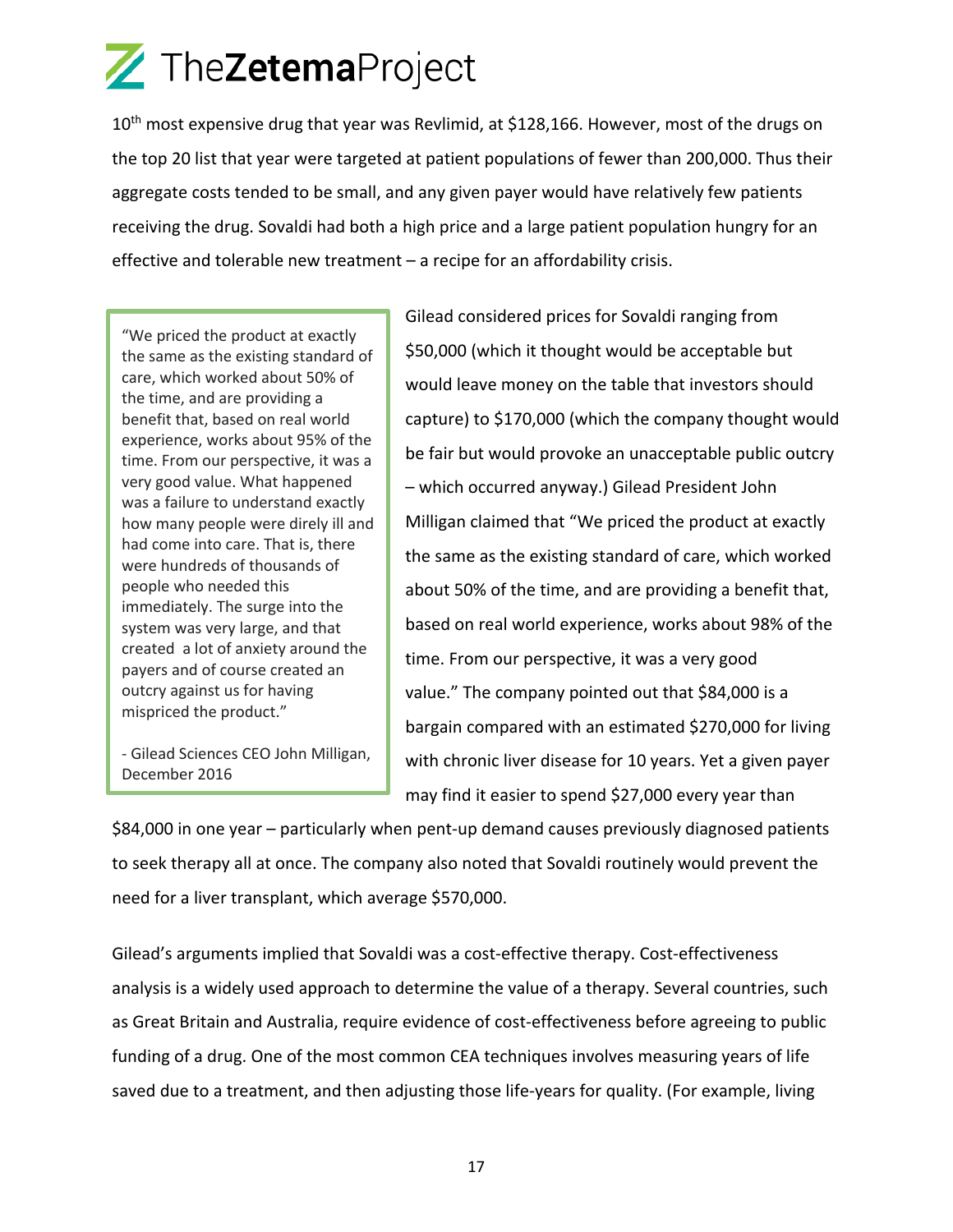while blind or in chronic pain is X% as desirable as living in full health.) Researchers have quantified and validated this approach over decades. While there is no universal threshold for cost-effectiveness, most estimates among wealthier countries are in the range of \$50,000 - \$150,000 per quality-adjusted life-year (QALY) gained. Presumably, therapies in this costeffectiveness range represent acceptable value for the healthcare system. For Sovaldi, several independent research teams found it to be cost-effective under this approach.

Cost-effective or not, Sovaldi was a budget-buster. If when Sovaldi was first launched it had been used to treat all 3 million patients in the US with hepatitis C, the total cost would have been about \$300 billion. That's about the same amount as was spent that year on all other drugs combined. CMS estimated that total spending on Sovaldi and the two main competing drugs in 2014 was up 11.3 % for private payers, 16.9 % in Medicare, and 24.3 % in Medicaid; hepatitis C drugs were named as a factor in each sector. Spending on these drugs also contributed to the rise in Medicare Part D spending per beneficiary, which rose by just 2 % in 2013, but by more than 8 % in both 2014 and 2015.

Because hepatitis C is concentrated among intravenous drug users and lower-income Americans, the cost burden was particularly acute for state Medicaid programs. In New Mexico in 2015, Sovaldi was restricted to only the sickest HCV patients, allowing only about 1,800 patients to be covered. This still represented a cost of \$140 million per year. Because it was restricted for Stage 3 or 4 fibrosis patients, many already had permanently damaged their livers, which means they may still have incurred such future health costs as liver transplants that run about \$250,000 per surgery. Treating everyone with hepatitis C in the nation's Medicaid and state prison systems would have cost \$55 billion. The double whammy of the higher need for HCV treatment in the Medicaid and prison populations and the greater budget limitations among those payers exacerbated inequities in access to this breakthrough therapy.

Sovaldi must be used in combination with pegylated interferons and/or ribavirin. The drug's price hasn't changed since launch. However, Gilead began offering discounts and rebates as soon as competitors emerged, typically in the range of 40%-50% of list price. Many payers that

18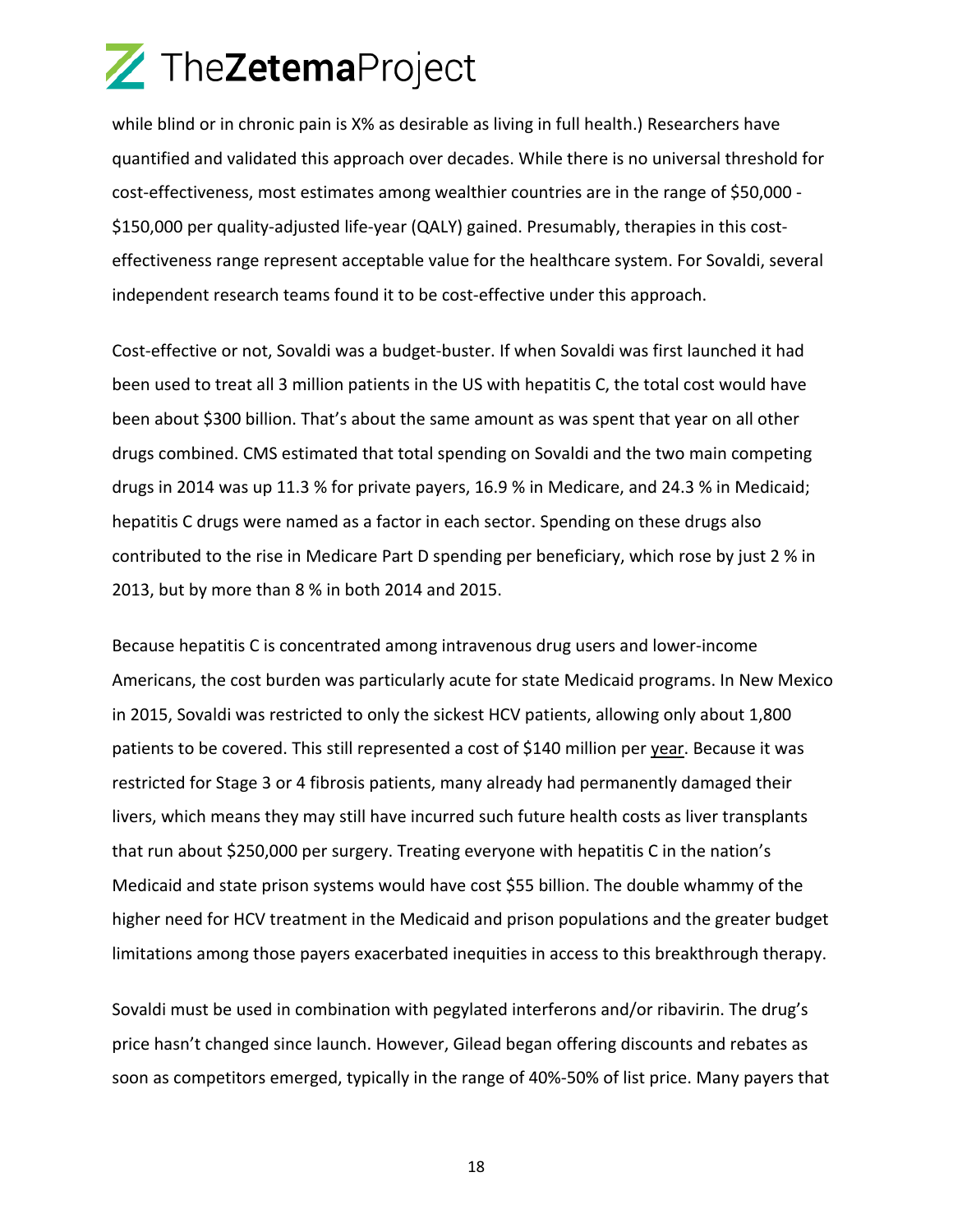complained bitterly at the \$84,000 price admitted that Sovaldi was much more reasonably priced at \$40,000-\$50,000.

#### **Cost-Effectiveness as a Payment Criterion**

Sovaldi is prototypical but not unique. More therapies – both pharmaceutical and nonpharmaceutical – are in the pipeline that may be priced to value and yet threaten payer solvency. Some of today's treatments are spectacularly expensive yet still cost-effective. Moreover, many widely accepted therapies are well beyond the cost-effective range. Some academics and policy experts argue that cost-effectiveness analysis should play a specified role in setting drug prices and reimbursing for expensive services. That said, there are many ways that CEA could be incorporated into reimbursement policies, all of them challenging.

Cost (price), cost-effectiveness, and the relationship between the two vary widely. This holds true for both common and rare therapies, and for pharmacological and non-pharmacological treatments and tests. (See box below for examples.)

Though CEA is used in some countries as a basis for negotiating drug prices, it has not gained much traction in the US. The Veterans Administration, which has one of the most restrictive drug formularies of any large payer in the country, announced in 2017 that it would begin using drug assessment reports from the non-profit Institute for Clinical and Economic Research (ICER) in coverage and price negotiations with the pharmaceutical industry. More broadly, however, the Food and Drug Administration doesn't consider price or cost-effectiveness in its drug approval decisions. The Medicare program is not allowed to negotiate drug prices directly, and so has little opportunity to employ CEA for those purposes.

CEA for non-pharmaceutical therapies is rarely used in coverage decisions. Pricing for a given test or procedure varies widely from provider to provider, as do treatment criteria, complicating research and analysis into cost-effectiveness. However, Medicare has used CEA for determining coverage of preventive services. These have included pneumococcal vaccine, HIV

19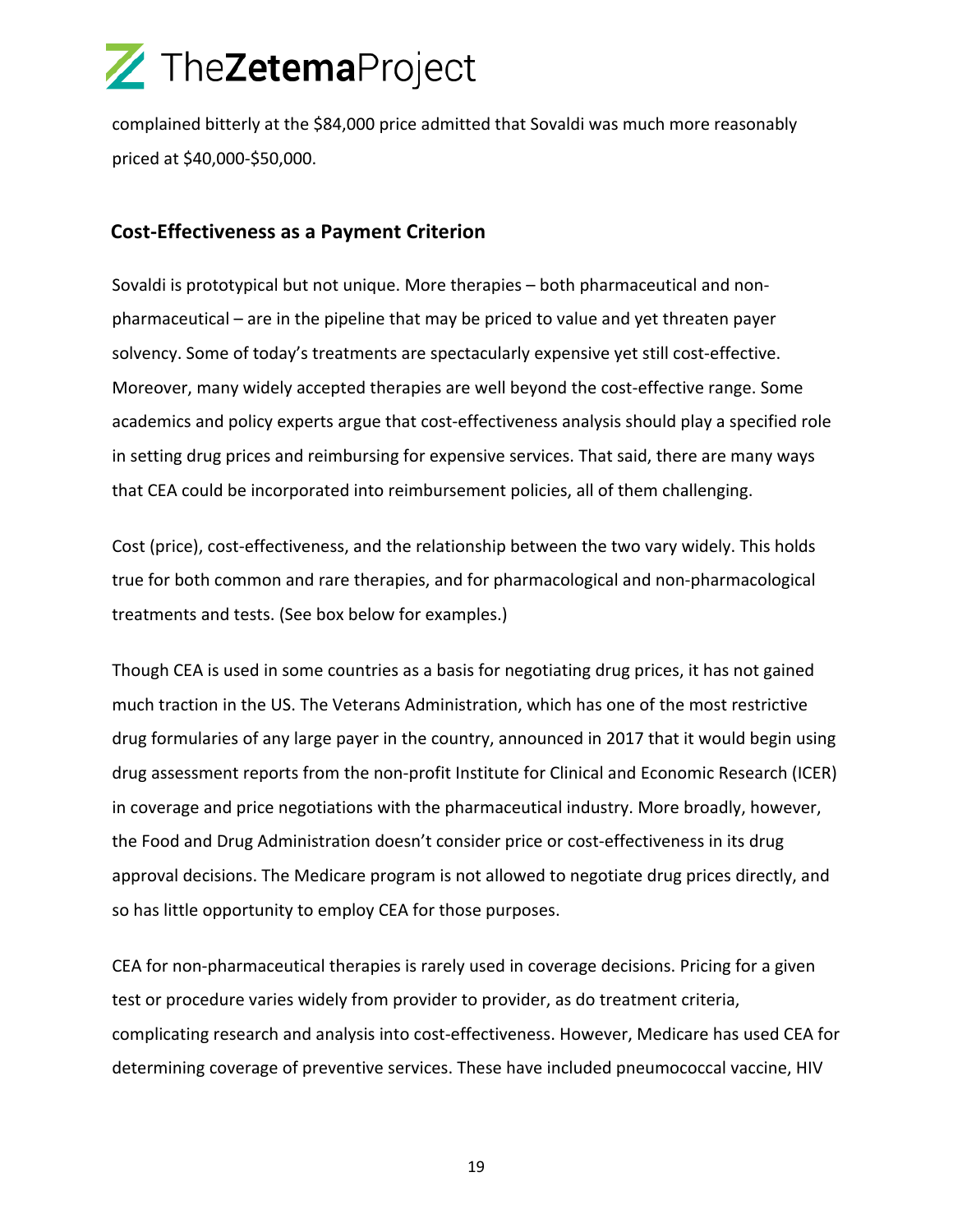screening, and behavioral counseling for alcohol misuse, all of which were found to be costeffective prior to coverage being granted.

If a key goal for the healthcare system is to provide value for money spent, CEA provides an excellent framework for decision-making. However, the analysis is resource-intensive to conduct and practically and politically difficult to apply. Given public reluctance to have government or private payers set clear limits on treatment, it could be hard to marshal support for using the abstract, technical rules of CEA to influence coverage and payment.

Where a breakthrough therapy is cost-effective, high-priced, and widely applicable, it will – as Sovaldi did – threaten payer budgets. One obvious strategy is to negotiate the price down – but this approach applies equally to expensive but cost-*ineffective* treatments, and is equally difficult to implement. Some experts have suggested alternative financing models for costeffective therapies that are unaffordable over the near term. Just as individuals finance houses, cars, and educations over time, expensive treatments with long-term benefits – especially cures – might be financed over several years. Both the payer and patient payments could be financed.

Though CEA has yet to play a major role in drug pricing, some experts believe that this could change when and if a presidential administration gets serious about containing drug costs. The idea is that if the pharmaceutical industry becomes concerned about centrally imposed pricing – or even Medicare negotiations – the industry might be willing to compromise on cost/QALY thresholds (or similar standards) to avoid price controls.

20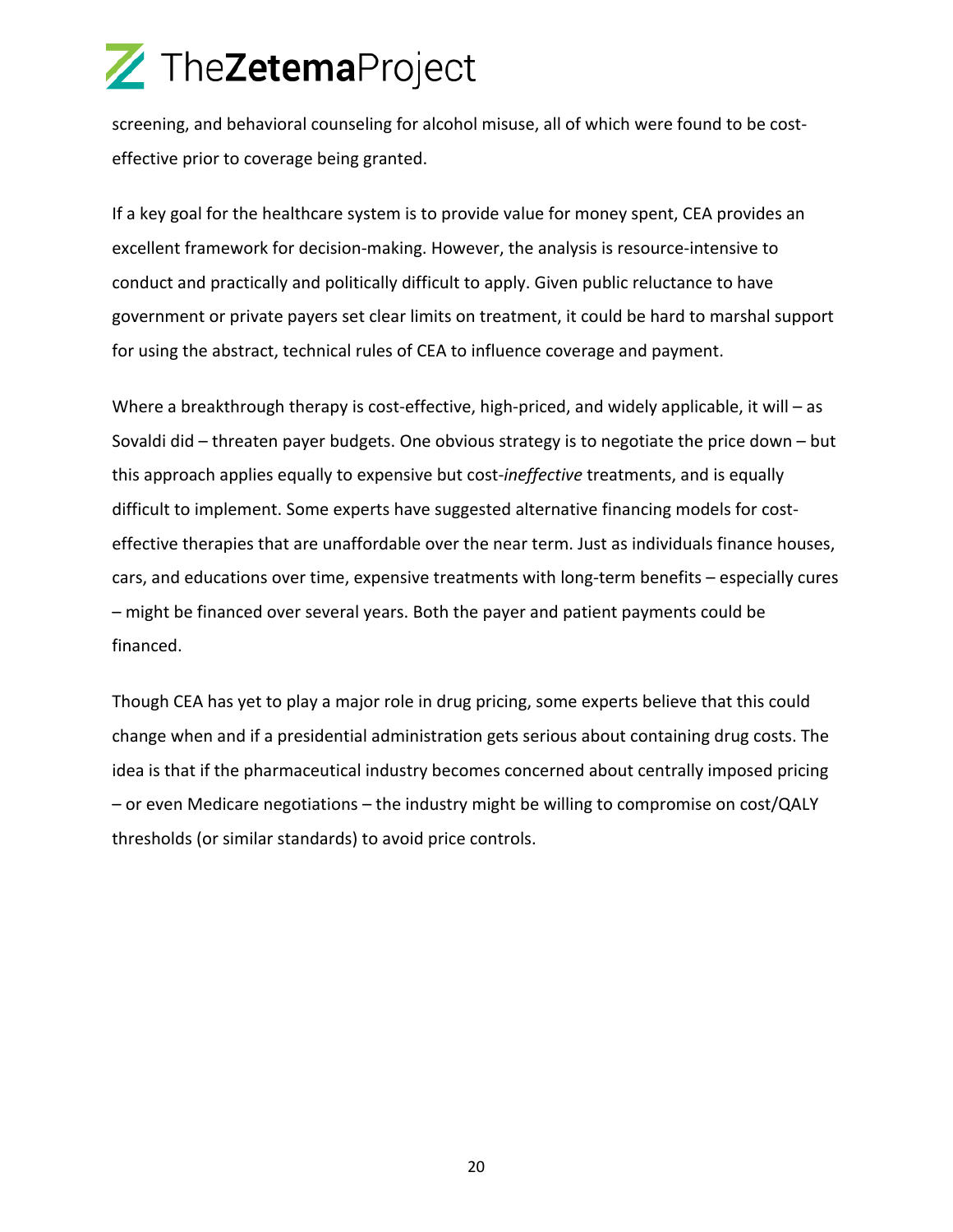#### **Examples of Cost and Cost-Effectiveness**

Cost, cost-effectiveness, and the relationship between the two vary widely. Some expensive therapies are cost-effective, while some inexpensive treatments are not. The Institute for Clinical and Economic Research generally uses the range of \$50,000- \$150,000 per quality-adjusted life-year (QALY) as a marker of cost-effectiveness.

Chimeric antigen receptor T-cell (CAR-T) therapy for pediatric relapsed/refractory acute lymphoblastic leukemia is priced at \$475,000 and has a cost/QALY of \$56,300. A single lung transplant in the US cost an average of \$561,200 and had a cost/QALY of \$103,500 in 2010.

Non-small cell lung cancer accounts for approximately 85% of all lung cancer in the US. Tyrosine kinase inhibitors cost about \$90,000 per year and have cost/QALYs in the range of \$111,000 to \$147,000 in treating NSCLC. PD-1 immunotherapies cost about \$150,000 per year and have cost/QALYs ranging from \$219,000 to \$416,000 for NSCLC.

Medical tests can be assessed using CEA. Asymptomatic patients at high risk of CAD are screened using one of a variety of cardiac nuclear imaging techniques. In a hypothetical cohort of 60 year-old men with Type 2 diabetes and no symptoms of CAD, all of the techniques studied had cost/QALYs below \$40,000. However, single-photon emission computerized tomography (SPECT), which costs between \$500 and \$1,500, had an incremental cost-effective ratio vs. ECHO of \$326,000/QALY. Notably, a different analysis that included both men and women 45-65 years of age quantified the incremental cost/QALY of SPECT vs. ECHO at \$75,000. This difference highlights the challenge of using CEA for clinical and reimbursement decisions.

Disease-modifying therapies for multiple sclerosis range in price from \$33,500 to \$103,500. With the exception of Lemtrada (alemtuzumab), the other 14 agents studied had cost/QALYs ranging from \$227,000 to \$942,000.

Soliris (eculizumab), a drug treating the rare condition of paroxysmal nocturnal hemoglobinuria (PNH), costs more than \$500,000 and has cost/QALY of just under \$2,000,000.

#### **Learning from Sovaldi**

Cost-effectiveness analysis can clarify the value a therapy of test offers to the healthcare system. However, some high-value interventions, due to their price and the patients they target, may be unaffordable over a short time frame. Sovaldi is a prime example of a novel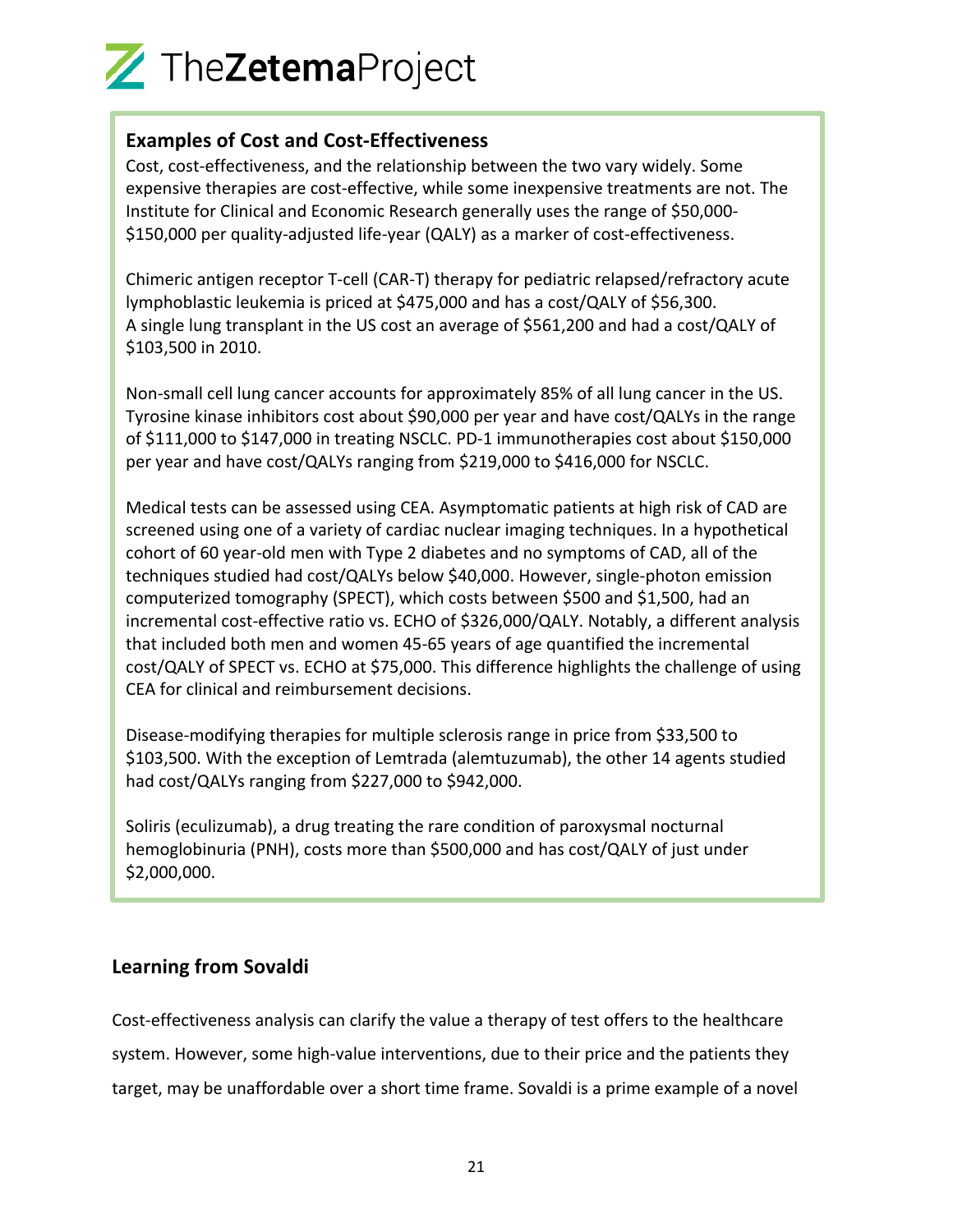therapy that cured an important disease but threatened many payers with financial hardship, even bankruptcy. It's probable, and even desirable, that more innovative treatments are launched that can cure widespread conditions. It's also probable that such treatments will be, like Sovaldi, expensive, cost-effective, and difficult to pay for.

CEA offers a framework for pricing drugs that strikes a balance between sellers charging whatever they can get and government price controls. Though CEA isn't widely used by US payers, this could change as both political and market pressures on drug prices intensify.

#### **Discussion Questions**

- Does it matter that Sovaldi was rated as cost-effective, or is this just another story of an overpriced drug?
- What's the likelihood that we'll see more breakthrough therapies that are expensive, cost-effective, and unaffordable over a short time frame? Which diseases might be the most likely targets?
- Should strategies to control drug prices vary by a product's cost-effectiveness, or should total aggregate cost be the primary issue?
- Payers were greatly relieved when competitors to Sovaldi were launched, affording them some negotiating leverage. How can market competition be maximized for innovative therapies? Should the FDA play an active role?
- How can the healthcare system minimize inequities created by the launch of expensive therapies?
- Does CEA present a realistic opportunity to bring rationality to drug prices without regulation? How could that play out?
- If CEA were incorporated into pricing decisions, how should payers deal with products that are cost-effective but still unaffordable?
- Are there opportunities to use novel financing arrangements for expensive therapies whose cost is incurred up front but whose value extends for years?
- Should FDA require CEA as an element of drug approval? Would it be better to have a government or independent private agency conduct these analyses?
- Could (and should) CEA be used in reimbursement for non-pharmaceutical treatments and tests?
- What can we learn from the use of CEA in coverage and reimbursement in other countries?